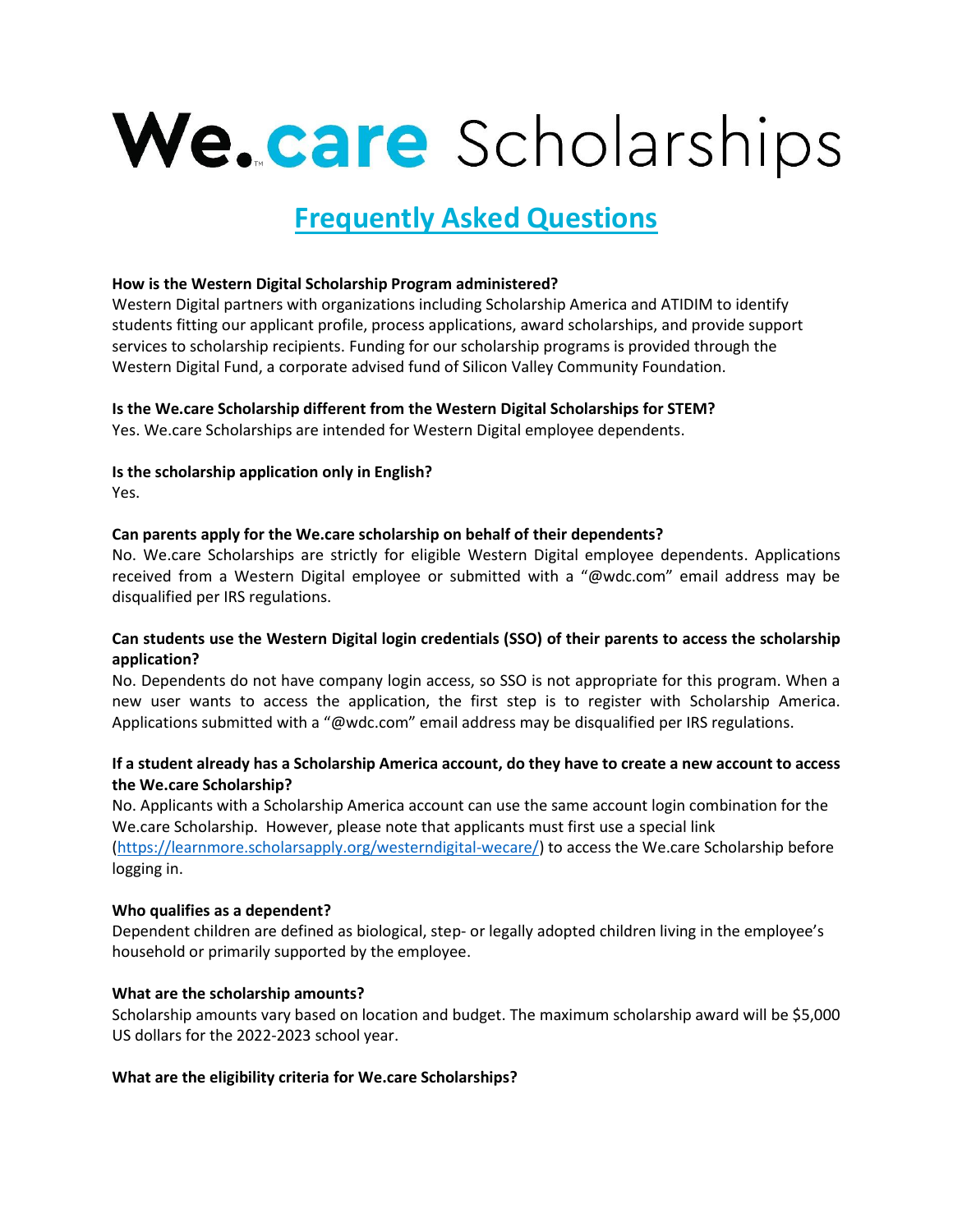• Legal dependent\* of a regular, full-time Western Digital employee with an employee level of 109 or below, or be a member of our manufacturing staff (levels  $201 - 207$ ) as of the application deadline.

\**Dependent children are defined as biological, step- or legally adopted children living in the employee's household or primarily supported by the employee.*

- Undergraduate student enrolled (or planned to be enrolled) on a full-time basis at an accredited college/university for the entire upcoming academic year.
- Preference will be given to students with a 3.0 on GPA on a 4.0 scale (or the equivalent).
- All majors are eligible to apply
- Due to GDPR policies on data transmission we are unable to accept applications from residents and/or citizens of the European Economic Area this year. Students from all other regions are eligible to apply.

# **What are the criteria for selection?**

- Academic excellence as demonstrated by GPA and rigor of coursework
- Demonstrated leadership in extracurricular and/or community activities
- Quality of application and personal statement

#### **What majors are eligible?**

For We.care Scholarships, applicants may be studying any major.

# **What schools are eligible?**

Accredited four-year universities are eligible schools.

# **Are We.care scholarships considered competitive scholarships?**

Yes. Because We.care Scholarships are limited to the dependents of Western Digital employees and not considered compensation or an employee benefit, the IRS provides strict rules around the percentage of scholarships that may be awarded annually. These rules limit the number of awards to 25% of the eligible applicant pool.

# **What degrees do the scholarships support?**

We.care Scholarships support students pursuing undergraduate (B.A. or B.S.) degrees in all majors.

# **What year in school must students be?**

Scholarships are awardable at any point in the university's progress including incoming freshman and transfer students (i.e., available to freshman, rising seniors, etc.).

**When does the application open?** January 24, 2022

**When is the application due?** 3:00 PM CST on March 31, 2022

**When will awards be announced?** By May 31, 2022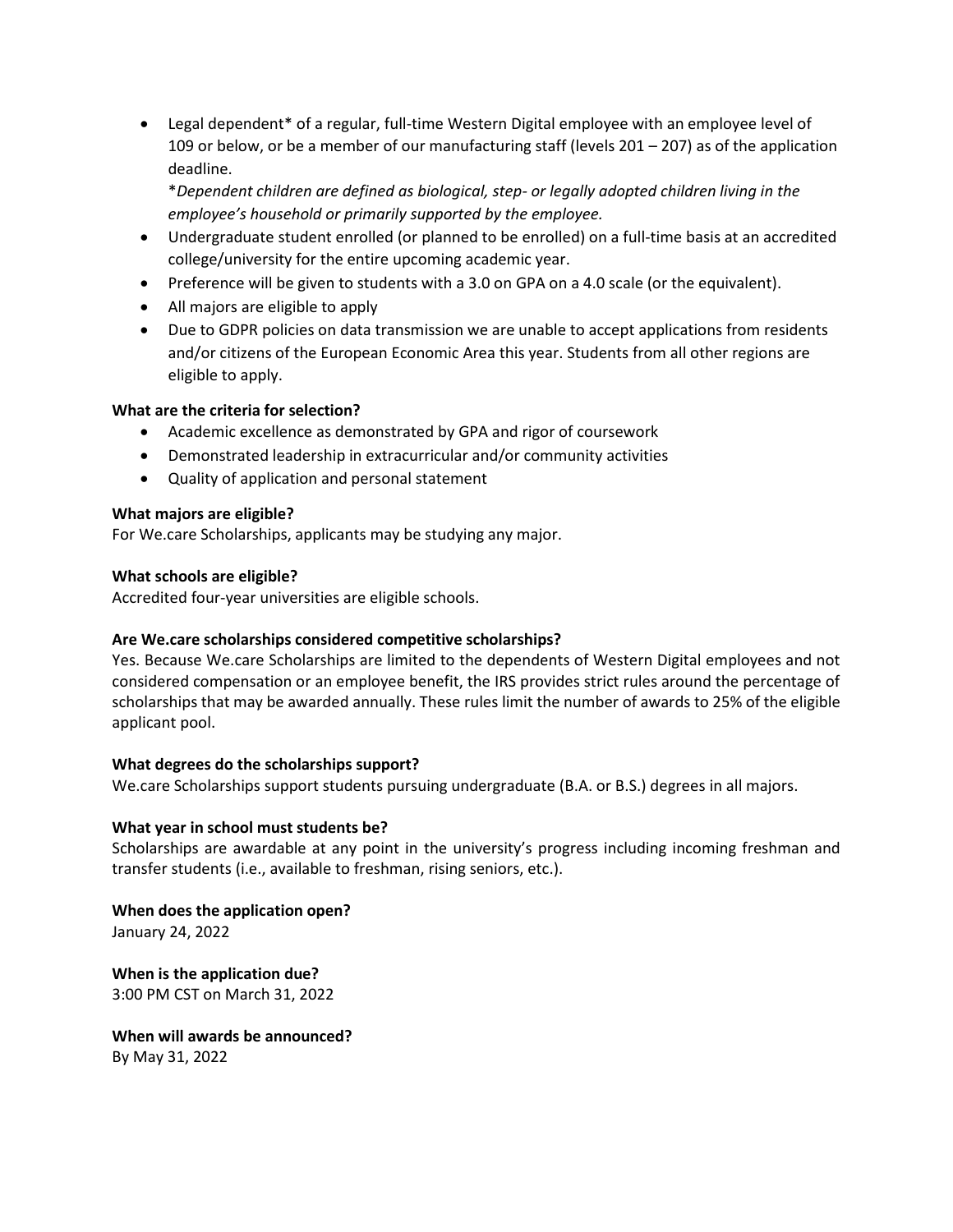#### **When will scholarship payments be disbursed?**

For scholarship recipients attending college in the U.S., payment is issued by check in early August. For scholarship recipients attending college outside of the U.S., payment is issued by wire transfer in September.

#### **Does Western Digital process the scholarship payments?**

No. Scholarship America processes scholarship payments on behalf of Western Digital.

#### **How many students can apply per household?**

There are no restrictions on the number of students per household who may apply.

#### **Who will select the scholarship awardees?**

In order to assure fairness in the selection process as well as adherence to IRS rules, Western Digital will have no access to the applications submitted. Awardees will be determined by our third-party partner based on the established eligibility and selection criteria.

#### **Who will see the application information?**

Western Digital will not have access to information provided on the application until after all award decisions have been made. Applications and financial information will be reviewed ONLY by our thirdparty partner Scholarship America.

#### **Is the We.care Scholarship considered compensation from Western Digital?**

No, scholarships awarded are not considered compensation from Western Digital.

#### **How will the scholarship be paid out?**

Scholarships will be paid in one lump sum. For U.S. recipients, checks will be issued in August to the recipient's mailing address and made payable to the institution on the application profile page. For international recipients outside of the U.S., funds will be wired by the end of August directly to the recipient's college/university and made payable to the institution on the profile.

#### **Will funds be paid to students or schools?**

The recipient of the funding (student vs. school) will vary by country. In nearly all cases, funding will be made payable directly to the school to be credited to the student's account. This will only be altered in cases where local laws require other procedures.

# **Can a student be disqualified from receiving other scholarships if they receive a Western Digital Scholarship?**

Students are encouraged to verify the selection criteria of all scholarships they are applying to; this includes, but is not limited to, university and merit scholarships.

# **Can students reapply if they've already been awarded a scholarship?**

Yes. Past recipients are encouraged to reapply; however, previous awardees may only receive the scholarship for one additional year; for a lifetime maximum of two Western Digital scholarships.

#### **Are there country restrictions for We.care Scholarships?**

Due to GDPR policies on data transmission we are unable to accept applications from residents and/or citizens of the European Economic Area this year. Students from all other regions are eligible to apply.